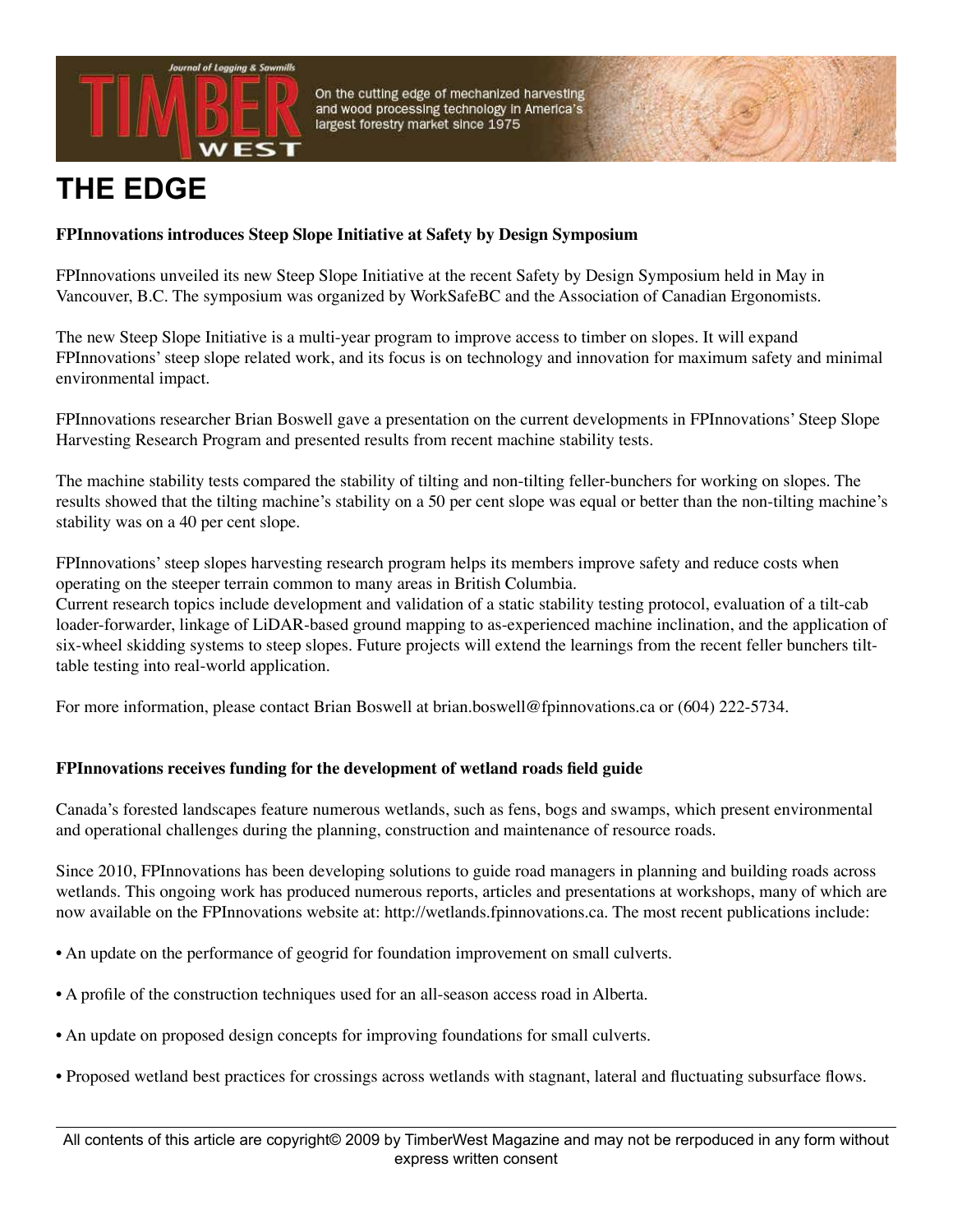

FPInnovations is now focused on bringing together the knowledge gained in recent years in the development of a national field guide to aid in the planning, construction and maintenance of resource roads across wetlands. This work will begin in the summer of 2014 and plans are to have the field guide available by late 2015.

In support of this work, FPInnovations recently received a Sustainable Forestry Initiative Conservation Grant to aid in the development of this national field guide (http://www.sfiprogram.org/media-resources/news/sfi-invests-in-forestconservation-research/). The submission for this funding opportunity was supported by many project partners including FPInnovations members J.D. Irving Ltd., Resolute Forest Products, Weyerhaeuser and the Ontario Ministry of Natural Resources.

In addition to the development of the field guide, FPInnovations will continue to support the monitoring of ongoing study sites, as well as the establishment of possible new study sites.

For further information on research efforts by FPInnovations on resource roads and wetlands, to propose new research study opportunities, or to discuss applications of this work in your operations, please contact Mark Partington at mark. partington@fpinnovations.ca / 514-782-4525 or Clayton Gillies at clayton.gillies@fpinnovations.ca / 604-222-5674.

# **Alberta stumpage fees collected by FRIAA help support WOLF training programs**

# *By Tony Kryzanowski*

By tapping into a portion of the stumpage fees collected from Alberta forest companies, the Woodlands Operations Learning Foundation (WOLF) is providing an invaluable service to Alberta's forestry sector by providing training and learning resources to produce a pool of well qualified potential employees, and more knowledgeable current employees.

Forest Resource Improvement Program (FRIP) fees are collected from industry by the Forest Resource Improvement Association of Alberta (FRIAA). It consists of over 30 forest industry members, including all the major Forest Management Agreement holders, as well as quota holders and smaller operations. FRIAA has been delegated responsibilities—by the Minister of Environment and Sustainable Resource Development (ESRD)—to promote and initiate projects that enhance Alberta's forest resources using the FRIP funds.

In addition to FRIP, the association also manages the Community Reforestation Program, the Mountain Pine Beetle Program, the Mountain Pine Beetle Forest Rehabilitation Program, the Wildfire Reclamation Program, and the FireSmart Program.

Since 2005, FRIAA has provided WOLF with over \$1 million in FRIP funds to provide learning resources and program delivery in the areas of pre-employment programs that introduce and promote forestry as a career choice. It also provides continuing education in forest resource and environmental management for the industry's existing workers, which helps industry retain workers.

"FRIAA is a very big player in our world," says Dave Blackmore, WOLF executive director, adding that its financial support has been crucial to helping to sustain the foundation's learning resource development and delivery over the years.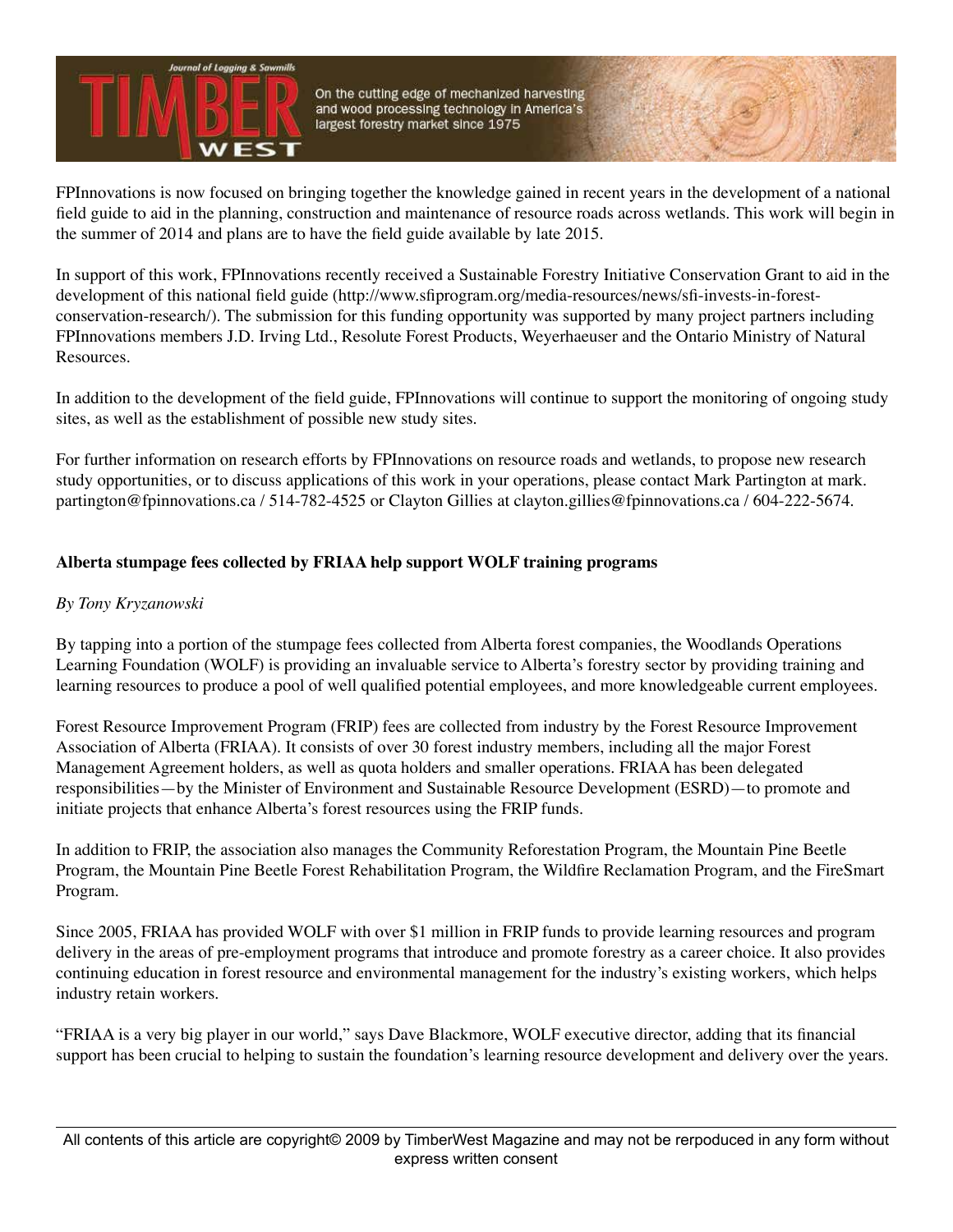He adds that through FRIP-supported programs such as EDWood, Forest Resource Environmental Education (FREE), and the Public Involvement, Education and Awareness Project (PIEAP), WOLF has provided over 5,000 days of student training as well as built and maintained 20 one-day courses. Though FRIAA paid the tuition for these courses through WOLF, the cost of the time and travel for the students is a better reflection of how much these courses are valued by the subscribers.

Todd Nash, FRIAA general manager, says the association is very pleased with the partnership it has developed with WOLF, emphasizing that the industry as a whole benefits from this relationship as the financial support for the training programs developed and delivered by WOLF is for the overall benefit of the industry.

Supporting WOLF allows FRIAA to fulfill its mandate to help the public improve its understanding and management of forest resources.

"The programming that WOLF provides is very valuable," says Nash. "It has a high degree of industry member support. I think what WOLF has provided is exactly what the industry needs in terms of giving forestry workers greater awareness of forest management issues and environmental protection strategies. It really fills a gap that was largely unmet before WOLF."

He adds that FRIAA appreciates that WOLF's learning resources appeal to both young people deciding on a career as well as more experienced individuals perhaps wanting to upgrade their knowledge and skills.

Overall, WOLF has developed and can offer over 45 training programs. Among these are Woodland Harvest Block & Road Layout; Woodland Water Quality, Erosion Control & Crossing Construction; Woodland Stewardship; Woodland Road Construction; an Introduction to Equipment Maintenance and Service; a Log and Fibre Haul Professional Driver Improvement Course; and Woodland Contract Management. Most courses can be delivered either online or face-to-face. A complete listing of programs is available on the WOLF website (https://www.w-o-l-f.ca). FRIAA supports only those programs related to environmental protection and awareness, as well as forest management practices.

New courses developed directly as a result of FRIP financial support are Careers in Forest Management (including a list of Alberta forest education institutions' programs); An Introduction to Forest Management; Integrated Land Management Principles (cumulative effects, tools and strategies, and public engagement); Species at Risk; and, Archeological Resources. Curriculum design and maintenance is managed by WOLF's Curriculum Design Committee, which consists of a group of experienced forest managers.

"Training delivered through FRIAA programs strengthens the pathways to all WOLF programs, including the operational training programs," says Blackmore. "It also develops pathways for rural, under or unemployed youth, aboriginals and others as a place to start thinking about forest employment opportunities."

The courses developed by WOLF through FRIP funding have also been made available to organizations like Northern Lakes College and the Alberta Distance Learning Centre as part of their Career and Technology Studies course.

For more information about WOLF, and its resource-related curriculum and services, see the website, https://www.w-o-l-f. ca, and for more information about FRIAA, visit their website at www.friaa.ab.ca.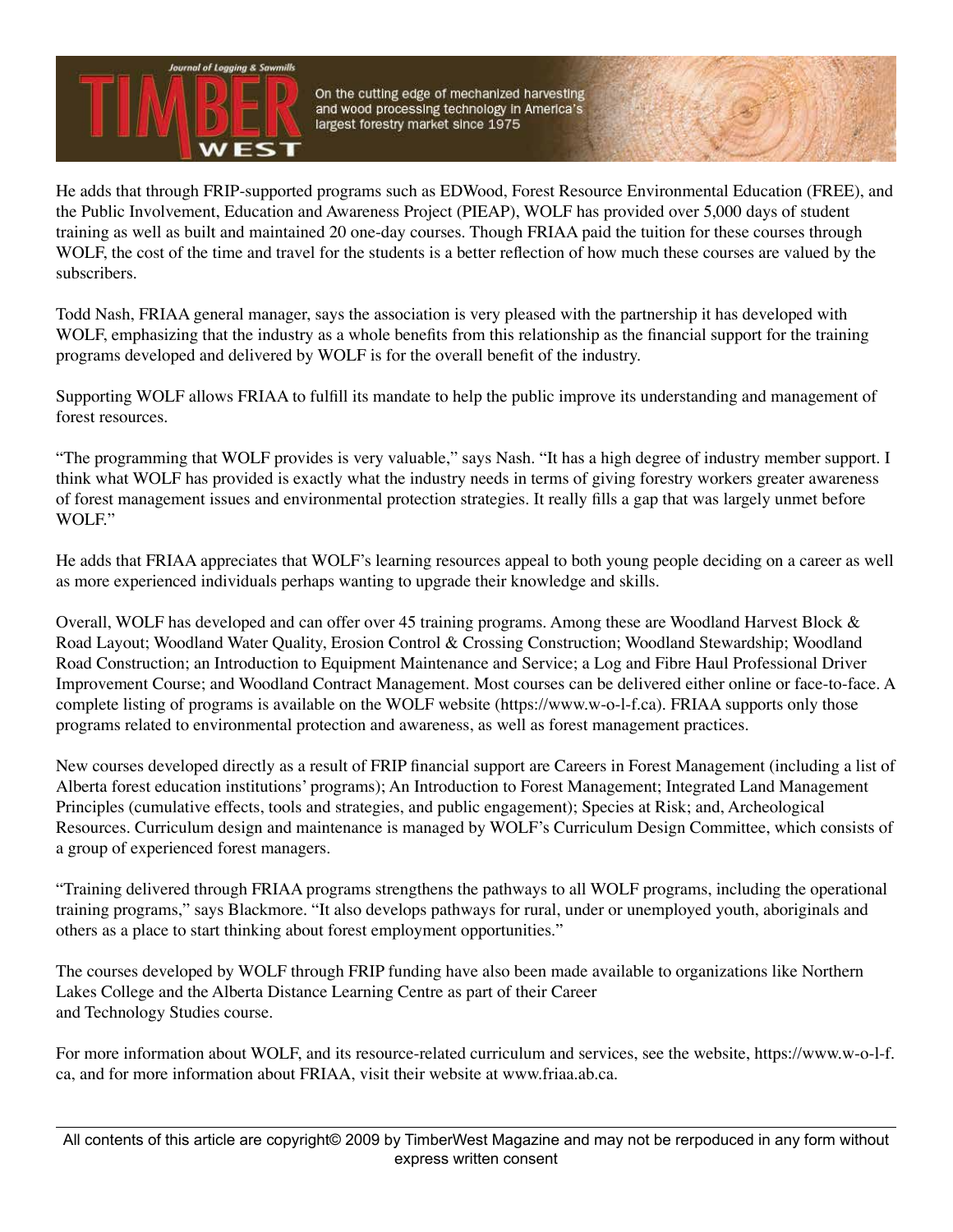

# **AI Bio-supported research identifies wood-based polymers as cheaper and lighter alternative**

# By Tony Kryzanowski

Wood-based polymers may soon have widespread use in automotive components but it's their potential as a replacement building material for packaging products like wood pallets that has Alberta Innovates Bio Solutions (AI Bio) excited for local forest product manufacturers.

That's why AI Bio has agreed to invest a further \$500,000 to support Phase II of a research project in addition to the \$600,000 it has already invested to investigate the industrial applications of wood-based polymers not only in the auto industry, but also in other industries. Also supporting this research are auto component manufacturer Magna Exteriors and Interiors Corp., the Centre for Research & Innovation in the Bio-Economy (CRIBE) and the Ontario Bio-Auto Council (OBAC). Magna Exteriors and Interiors Corp. is part of automotive supplier giant Magna International which has sales in the billions and 315 manufacturing operations around the world.

William Harney, Executive Director of Research and Development at Magna Exteriors and Interiors, brought those attending AI Bio's highly successful Impact Innovation 2014 seminar—held recently in Edmonton—up to date on the findings of the project's Phase I. Impact Innovation is an annual event hosted by AI Bio that provides industry and the public with updates on some of the most exciting research supported financially by AI Bio.

During his presentation entitled, "Innovation in Automotive Biocomposites", Harney said that "we're trying to go right from the forest industry to car parts" as it relates to the development and commercial application of wood-based polymers.

In addition to feeling pressure globally to develop automotive components that are more environmentally-friendly, companies like Magna are also feeling pressure from its customers to help them meet regulations related to fuel economy. In North America, new vehicles must comply with the Corporate Average Fuel Economy (CAFE) mandate for a 54.5 miles per gallon fleet average by 2025.

While working to help its customers meet that standard, Harney said that auto component manufacturers are challenged because big petrochemical companies that supply petrochemical-based polymers to the auto industry don't see their issues as a priority since the auto industry represents only about one per cent of their total business. So as an alternative, companies like Magna have turned their attention to the potential use of wood-based polymers in auto components. Based on the findings of Phase I of potential industrial applications of wood-based polymers, they have good reason to feel optimistic.

According to a report delivered by Magna to AI Bio at the recent conclusion of Phase I, wood fibre offers two very significant advantages over the use of standard E-glass fibres. One is that wood-based polymers are about 40 per cent lighter and the second is that wood-based polymers are about 50 per cent cheaper.

Four Alberta forest products companies participated in Phase I of this project to test the use of their wood fibres to produce wood-based polymers for industrial applications.

Steve Price, AI Bio Executive Director for Advancing the Bio-Economy, says the findings from Phase I are very encouraging and he senses a strong desire among the research partners to accelerate the production of wood-based polymers in high volumes and at commercial scale for use in the auto industry. However, the reality for Alberta's forest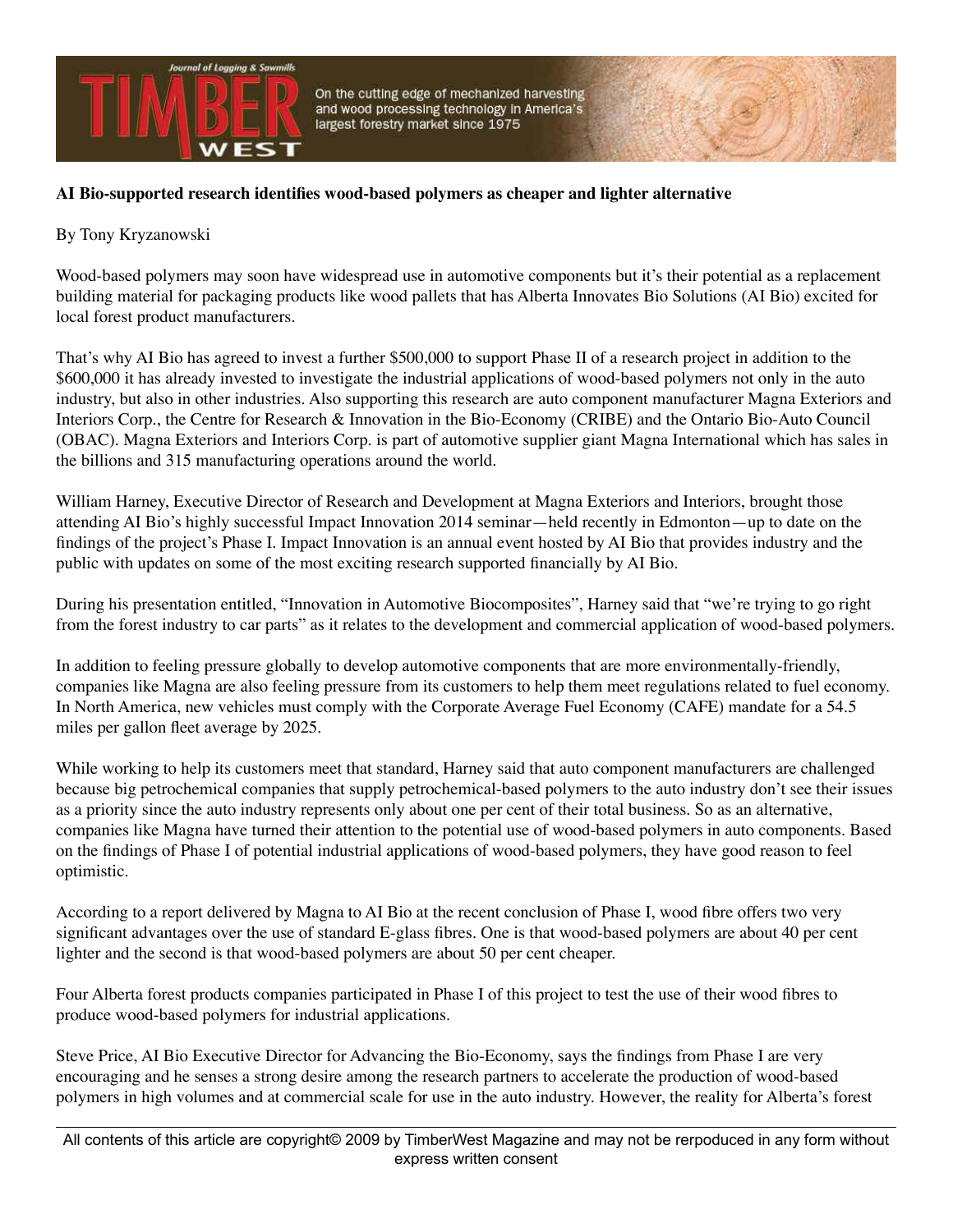

companies is that the automotive industry is based in central Canada, making the shipment of the raw material from the West more expensive than forest industry suppliers closer to the automotive industry.

He believes the lower hanging fruit for Alberta's forest industry is to potentially embrace the production of wood-based polymers in-house with the goal of supplying other industries like pallet manufacturers.

"In these days of phyto-sanitation, it makes a lot of sense to have a pallet that can be cleaned up and washed down, can withstand the toss and tumble associated with international transportation, and have integrated identifiers built right in, as opposed to paper tags stapled to them," he says. "There are existing pallet manufacturers in Alberta, so you could see something like that happening."

He adds that the size of the pallet industry globally is staggering and that there are companies whose sole income is pallet rental for those who want to ship material.

For information on all Impact Innovation 2014 presentations and this wood-based polymer project, contact Marie Cusack, Communications Director, Alberta Innovates Bio Solutions, (780)-638-4060 or marie.cusack@albertainnovates.ca

#### **Teleforest cable yarding system gets a B.C. tryout**

Developed in Québec during the 1980s, the Teleforest cable yarding system has been used successfully in eastern Canada, and in other countries.

However, it had never been tried in British Columbia until a logging contractor purchased and started yarding with the Teleforest in the fall of 2013. FPInnovations recently observed the Teleforest operating near Quesnel in the B.C. Interior.

The main components of the system were two excavators and two yarding towers supporting a standing skyline and a self-propelled (motor-driven) radio-controlled carriage. A yarding tower was installed on the stick of each excavator. Skyline tension was controlled by a winch installed on the excavator's tail. Two choker-setters and a landing worker set and released chokers, controlled the carriage through handheld radios, and moved the towers. Starting a new yarding corridor was fast and simple as it only required partially lowering the skyline and moving the towers.

The contractor estimated the yarding productivity at the site was 170–200 m3 in a nine-hour shift. Average stem size was approximately 0.7–0.9 m3. Carriage fuel consumption was estimated at 30 litres per day.The Teleforest system is sold as a complete unit for \$450,000 which includes two used excavators for the yarding towers.

The contractor using the Teleforestsystem thought that it worked well and was satisfied with its performance. For more information, visit the TeleforestWeb site.

www.teleforest.com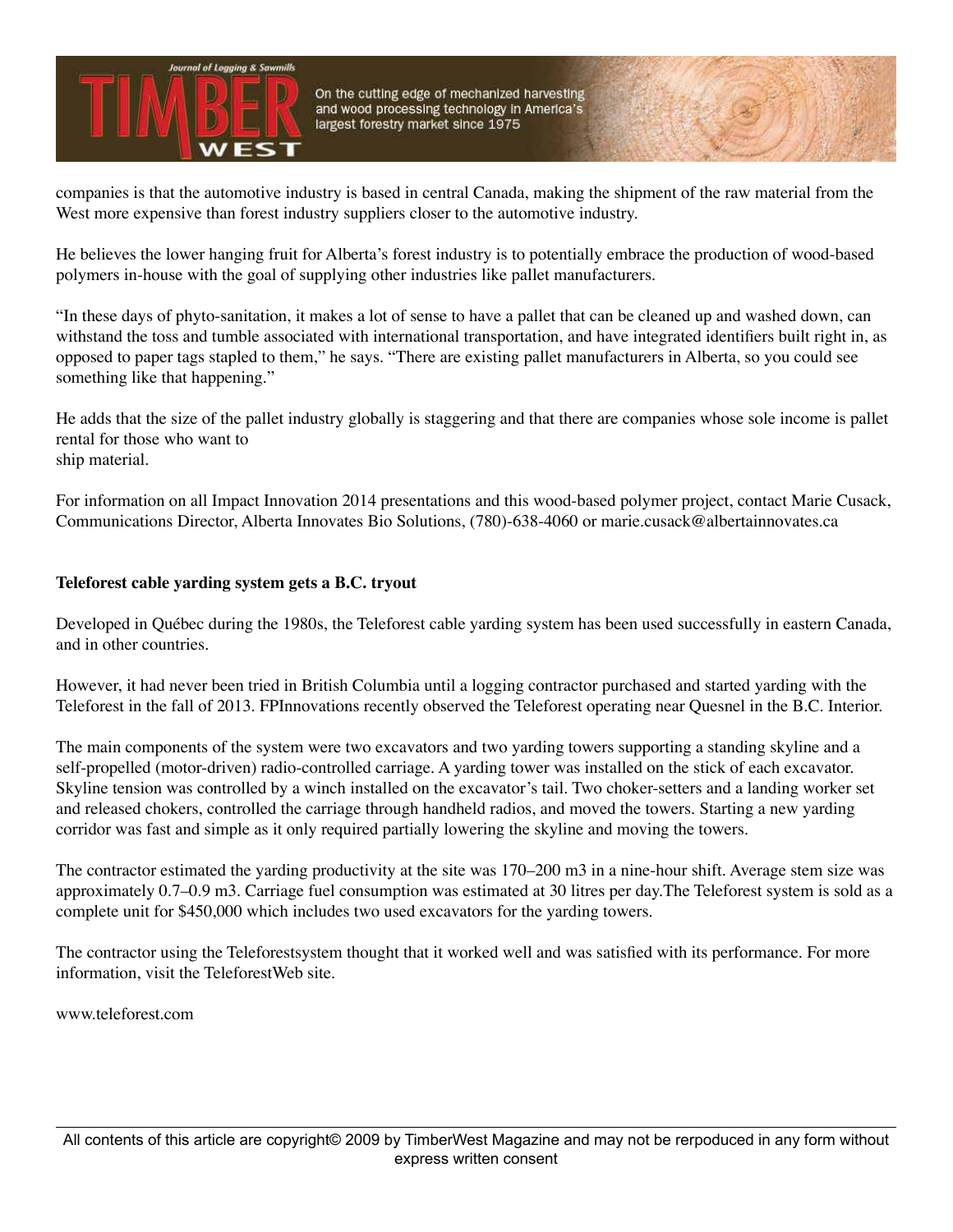

### **CWFC introduces Gyro-Trac Bio-Energy Biomass System to Canada**

#### *By Tony Kryzanowski*

Mulching and vegetation control contractors, equipment dealers, forestry representatives, government representatives, and scientists were recently treated to the first of a series of biomass harvesting and collection system demonstrations hosted by the Canadian Wood Fibre Centre (CWFC).

The first demonstration was the patent-pending, Gyro-Trac Bio-Energy Biomass System (BBS) all-in-one wood fibre mulching and baling system.

Tim Keddy, CWFC Wood Fibre Development Specialist, says the demonstrations of the Gyro-Trac BBS system conducted at various locations from Ontario to Alberta—were meant to introduce individuals to the type of biomass harvesting and collection systems that are available.

Three other systems, the Fecon Bio-Harvester, the AAFC biomass harvester prototype and the Anderson Bio-Baler, will also be demonstrated at various locations throughout Canada this summer. These demonstrations are part of CWFC's program to develop and evaluate different mid-supply chain options for harvesting and delivery of woody biomass in Canada.

"We're showing what different options are available at demonstrations throughout Canada and hoping that industry will find a system that works for them and begin to apply it commercially," Keddy said to the group gathered at a demonstration held at the University of Alberta Ellerslie Research Station in Edmonton.

Wayne Gradwell, Brushing Supervisor with ACE Vegetative Service, says they already use a Gyro-Trac mulcher in their business. The company's interest in attending the demonstration of the Gyro-Trac BBS system was to investigate how the unit collected, processed and packaged the material once it was mulched.

"A lot of our clients are requesting that we remove the mulch from control sites and so what we are doing right now is burning it on the right-of-way or taking it to a different facility or location," says Gradwell. "So this way if it is baled, there is less volume to transport and it doesn't require the use of other equipment for the baling."

He adds that the equipment did work as advertised, with the only caveat being that he would like to see a bit more speed in the production of each round bale. However, he says if ACE Vegetation Service is able to earn \$50 from the sale of each 800 - 1000 kilogram bale, then it would make the effort financially worthwhile. While the technology works, he says it still remains to be seen where markets can be developed for the bales once they are produced.

The Gyro-Trac head office is located in Summerville, South Carolina, although the technology was developed in Quebec. The company has five units that have been working in Florida for about a year. It was the crew from the company operating the equipment in Florida, Oliver's Bush Hogging, who toured with the Gyro-Trac 270 HP BBS unit across Canada; they had experience working with the equipment in a commercial application and could answer questions from demonstration attendees. Gyro-Trac also produces a 350 HP BBS system. The prime mover and baling unit can be purchased as a package or separately.

All contents of this article are copyright© 2009 by TimberWest Magazine and may not be rerpoduced in any form without express written consent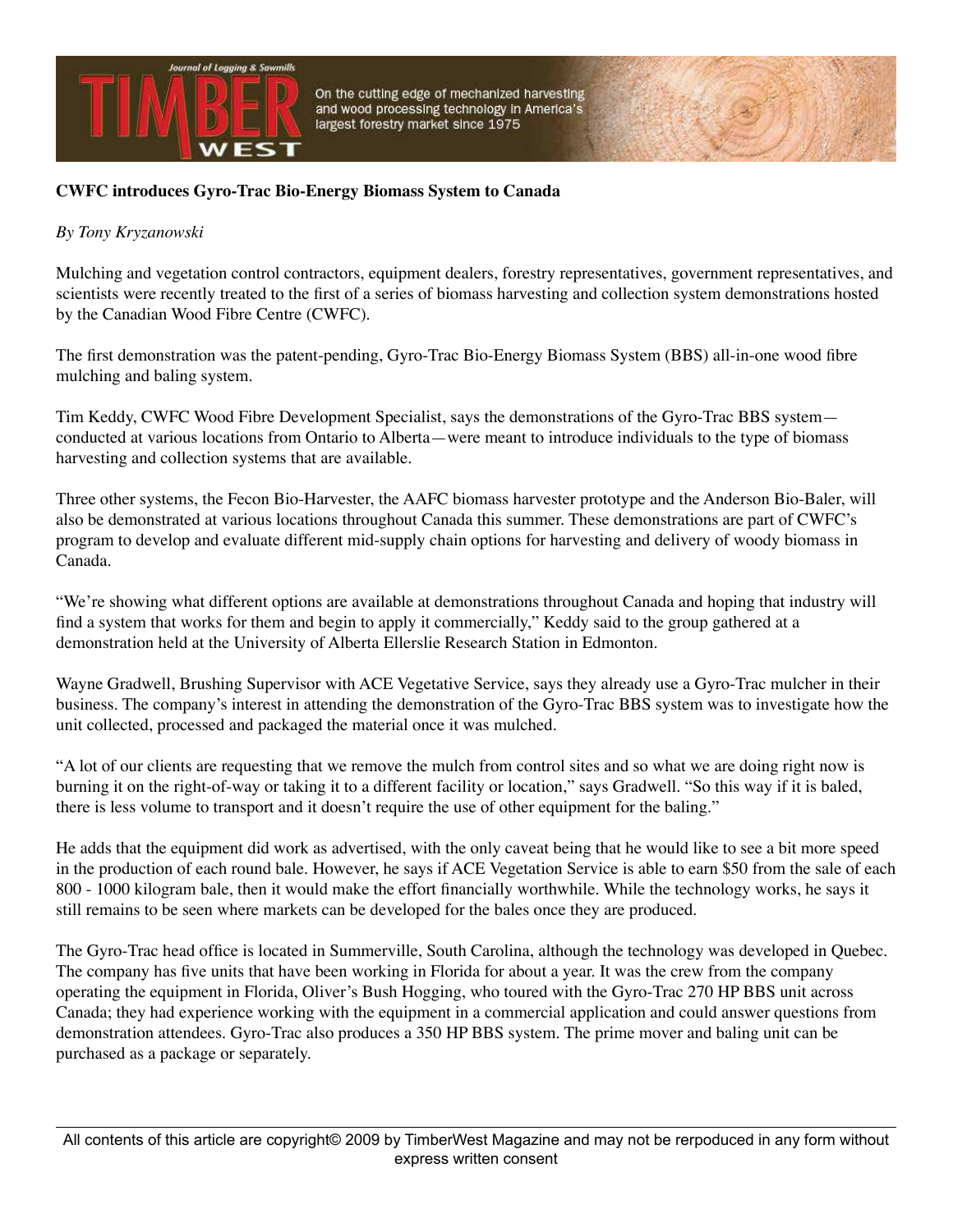

The unit was put to work in a variety of environments during its tour, processing both hardwood and softwood as well as wood infected with the mountain pine beetle.

What's different about the Gyro-Trac BBS system vs. its standard mulcher is that the cutting head shoots the mulch to a conveyor, instead of on to the ground. The conveyed mulch is processed through a chipper that further reduces the material to between 3" and 4" in diameter before it collects in the BBS tensioning and compacting round baling unit.

The system can process any size diameter wood and in fact works most productively on larger logs and trees because it can process more wood fibre and create more bales without moving. Each unit requires about one hour of maintenance per shift, and in Florida they were able to produce one bale every six minutes on average. Because the mulch is compacted into 800 - 1000 kilogram bales, it adds about 30 per cent more capacity per load when transported vs. non-baled mulch.

Rather than spewing mulch on the ground, the Gyro-Trac BBS system gathers it and compresses it into a round bale ready for shipment.

For more information about upcoming biomass harvesting and collection demonstration events, contact CWFC Wood Fibre Development Specialist Tim Keddy at (780) 435-7212 or tkeddy@NRCan-RNCan.gc.ca or Derek Sidders at (780) 435-7355 or Derek.Sidders@NRCan-RNCan.gc.ca

For more information about the Gyro-Trac BBS, check out www.gyrotrac.com.

# **Alberta Ag partners with recycling group to help landfill operators profit from wood waste**

This article was sponsored by Growing Forward, a federal-provincial-territorial initiative.

#### *By Tony Kryzanowski*

A huge amount of wood waste in various forms shows up at Alberta landfills every day.

But Alberta Agriculture and Rural Development has partnered with the Alberta Wood Waste Recycling Association (AWWRA) to help landfill operators understand the potential this wood resource has to generate new income or cost savings for both municipalities and private landfill operators.

For example, it can be processed into landscaping materials or into fuel for bio-energy production. There is also the potential for landfills to collect additional tipping fees by accepting more wood waste for conversion into these products.

Toso Bozic, Agroforester with Alberta Agriculture and Rural Development, says the Alberta government wants municipalities in particular to consider developing bio-energy systems where processing the vast amount of wood waste they collect within their landfills could become the hub for these systems. Local farmers could also benefit by growing and marketing woody biomass to a municipality to supplement any shortfalls that municipalities could experience from processing their landfilled wood waste. They could also partner with the municipality as bio-energy investors.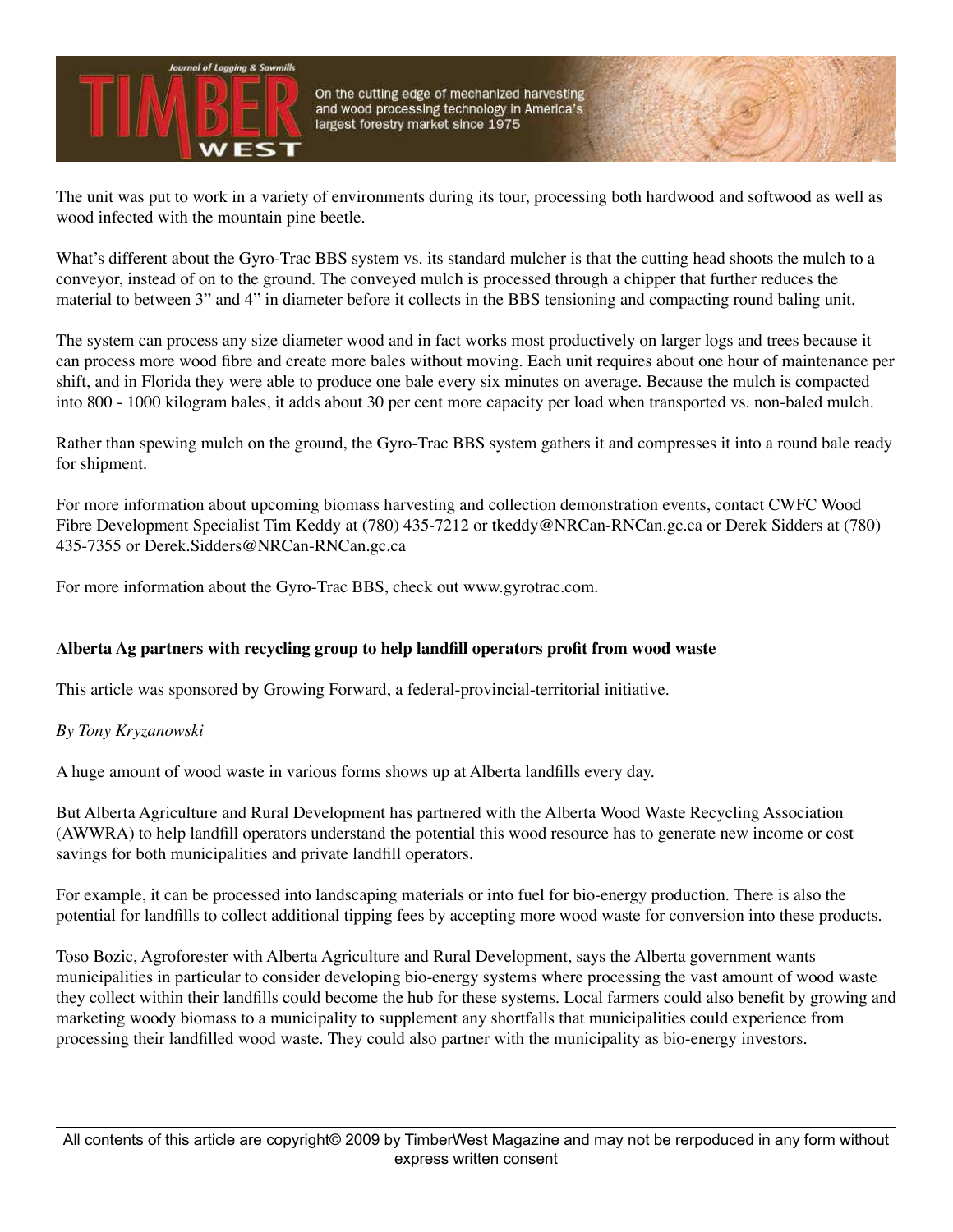

While many municipalities and landfill managers are keen to make better use of the high volume of wood waste left on their doorsteps, Bozic says the question is how to develop a total and economically viable bio-energy project from raw material to the production of heat or electricity.

That's where AWWRA fits into the picture, as a resource to work with individual municipalities and landfill owners to develop their renewable wood waste and biomass waste management systems. Its membership includes municipalities, consultants, and related industry suppliers.

Alberta Agriculture and the AWWRA recently collaborated with the Athabasca Regional Waste Management Services Commission to hold a one-day wood waste and biomass waste management workshop engagement event. The focus of the event was to identify business opportunities and constraints for recycling and re-using wood waste and biomass materials in Athabasca County, about 150 kilometres north of Edmonton.

Jim Donaldson, Chairman/Founder of AWWRA, created the association about three years ago; he recognized that many Alberta municipalities do a good job managing landfills and their accompanying transfer stations. But he believes that with the right kind of assistance and some capital expenditure that municipalities and private landfill operators can develop methods to sort and process their wood waste materials and biomass, so it could be used to generate new sources of income.

When asked how many landfills have currently developed a wood waste and biomass management waste management recycling program, Donaldson said that of the approximately 160 municipalities operating landfills and transfer stations, "between 15 and 18 facilities have operational wood waste and biomass programs and are up and running. It's in its infancy."

Not all landfilled wood waste and biomass can be used as bio-waste to energy fuel. Part of AWWRA's education resource service is to help landfill operators identify what are acceptable wood and biomass waste materials for potential reuse. Acceptable wood wastes are trees and branches, pallets, crates, rig mats, small and large wooden cable spools, mill wood residue, sawdust, plywood, wood furniture and lumber. Unacceptable materials are creosote treated wood products, painted wood, and creosote utility poles. Most landfills already have some method of material sorting. What would be required is to take current methods of wood waste sorting a step further to set aside acceptable materials from unacceptable materials, for possible daily reuse in bio-waste to energy production at both transfer sites and primary landfill locations.

"Making use of wood waste and biomass in this way is do-able, environmentally sound and economically viable," says Donaldson. The reason is simple: if landfill operators fill up their landfills with these reusable materials, then they will run out of landfill space.

In terms of financial support for developing potential wood waste and biomass management systems, Bozic says that the Government of Canada has endowed the Federation of Canadian Municipalities with \$550 million to create the Green Municipal Fund (GMF). It offers funding and knowledge to municipal governments and their partners for municipal environmental projects.

For more information about the AWWRA and upcoming engagement events, contact Jim Donaldson at (780) 239-5445 or jdonaldson@awwra.ca and www.awwra.ca. For information on the Green Municipal Fund, please visit the website, http:// www.fcm.ca/home/programs/green-municipal-fund.htm, and for information on developing wood bioenergy projects, contact Toso Bozic at toso.bozic@gov.ab.ca

All contents of this article are copyright© 2009 by TimberWest Magazine and may not be rerpoduced in any form without express written consent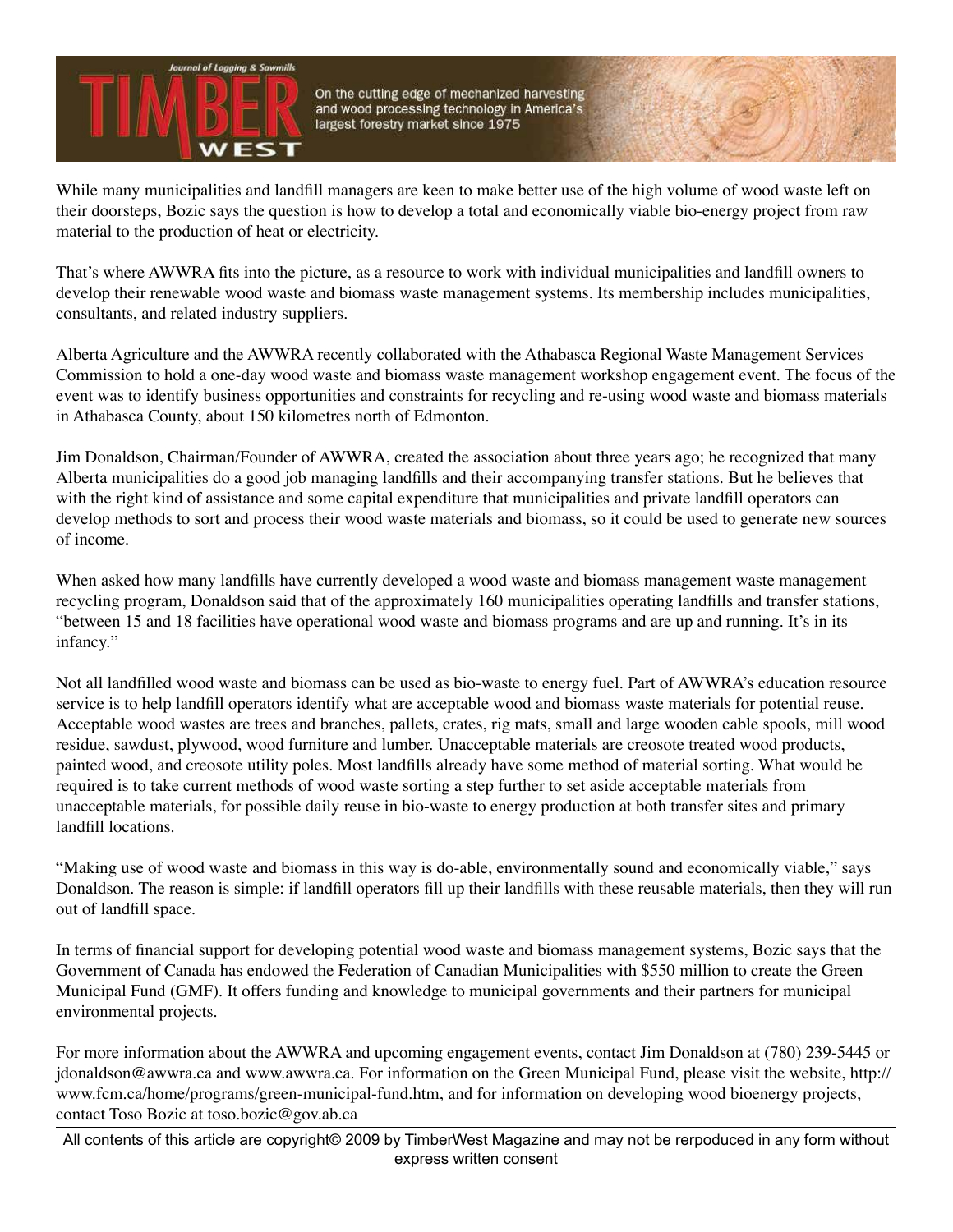

#### **AITF welcomes partners in lignin and cellulose nanocrystals research**

#### By Tony Kryzanowski

Alberta has a well established pulp and paper industry with the main commodity being wood pulp. But what about the commercial potential of other valuable parts of the tree, such as lignin and cellulose nanocrystals (CNC) extracted as part of the kraft pulping process?

Alberta Innovates Technology Futures (AITF) has established two leading edge research programs that include both the technical expertise and equipment to pursue commercial applications for lignin and CNC. It welcomes both industry and research partners anywhere in the world who want to find new uses and markets for these valuable commodities.

Keith Luo is the lead research scientist in AITF's lignin research area and Frank Tosto is the senior technologist engaged in operating and promoting AITF's CNC production and research capabilities.

AITF operates one of the world's few high volume CNC pilot plants, capable of producing up to 100 kilograms of CNC per week. The Alberta plant is unique in that it can provide CNC as a spray-dried material.

CNC is well documented as having huge potential as both a product enhancement and a more environmentally friendly alternative to inorganic nanomaterials. Its future commercial use could have the same type of impact that carbon fibres and titanium had as enhancements for many commercial products. Liyan Zhao, a research scientist who has been working on the AITF program related to CNC since it began in 2008, says while CNC as a material has been known for some time, Canada has only recently pioneered methods to produce it in large quantities.

For the Canadian forest industry, CNC is a high value, marketable bio-product that can be manufactured by the pulp and paper sector. CNC has been shown as having potential commercial applications in paints, industrial coatings, automotive components, building materials, plastics and packaging.

Tosto says the key is not to push CNC as a commodity into the market at present, but to work with end users to develop markets, which will then pull production from the forest sector.

"What we want to do is create the conditions of reducing the risk of a pulp mill deciding to try to produce CNC," says Tosto. "Hopefully, AITF can put itself in a position where we can engage end users to facilitate discussions with the potential manufacturers and reduce the risk in that way. If we identify and understand the properties of CNC well, then we can direct it to certain applications and engage companies to generate some potential applications."

AITF also has a relatively new extraction, purification, characterization, and modification research program related to lignin, established as part of the Government of Alberta's lignin strategy. It has the equipment to consistently extract lignin with a purity of up to 99 per cent from black liquor at a rate of one kilogram per day as well as research tools to investigate and evaluate economical methods to convert lignin into high value, designer chemical compounds.

Lignin can comprise up to 25 per cent of woody biomass, and currently is primarily burned with the black liquor mixture at most Canadian kraft pulp mills. AITF researchers are working with industry partners to develop economical methods to give lignin extracted from the kraft pulping process water solubility properties as well as investigating ways that it can be